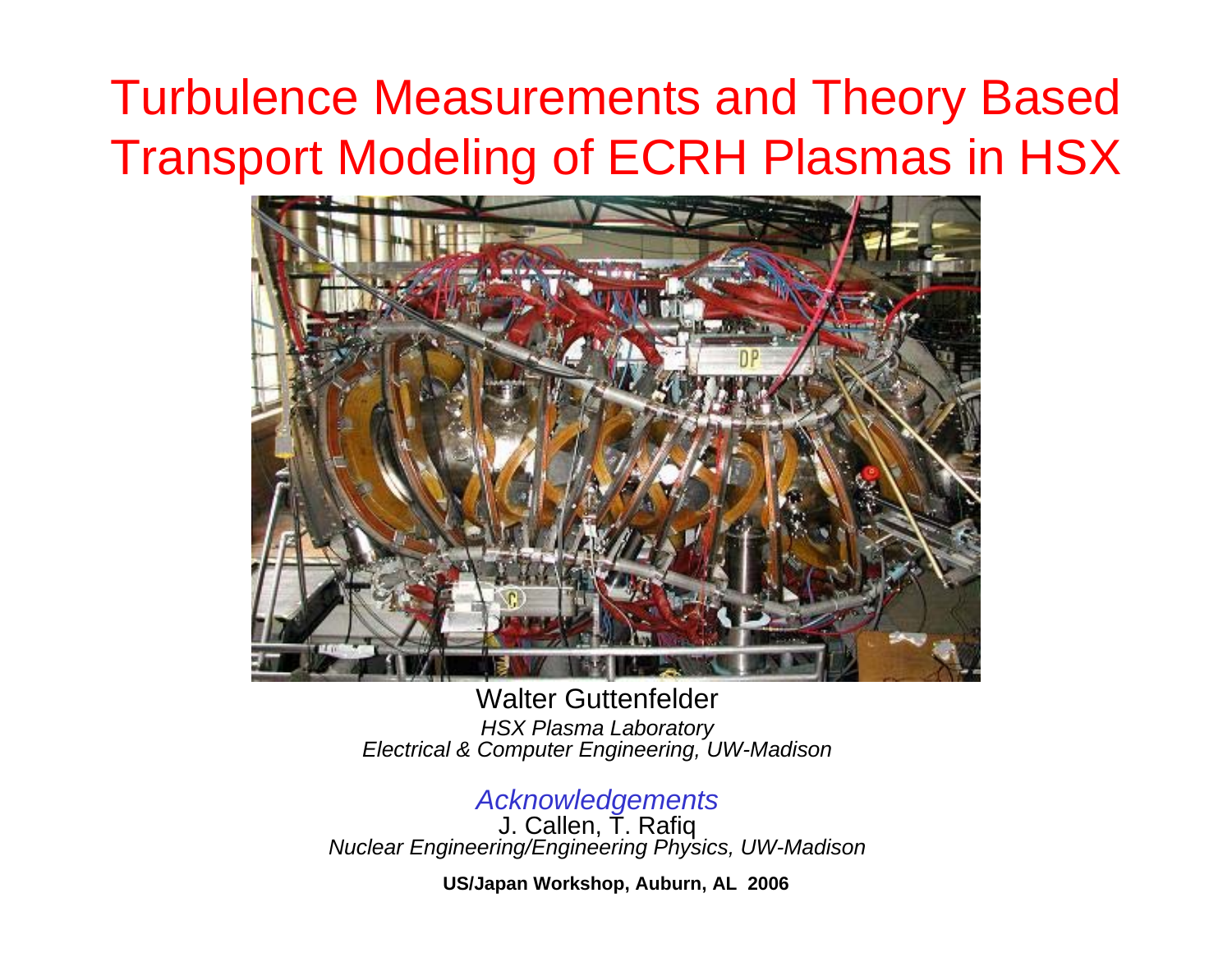### HSX is Helically Symmetric in |B|



#### **TRANSPORT GOALS OF HSX**

- • Demonstrate reduced transport via quasisymmetry
	- –Demonstrate reduction of neoclassical transport
	- Is anomalous transport also reduced?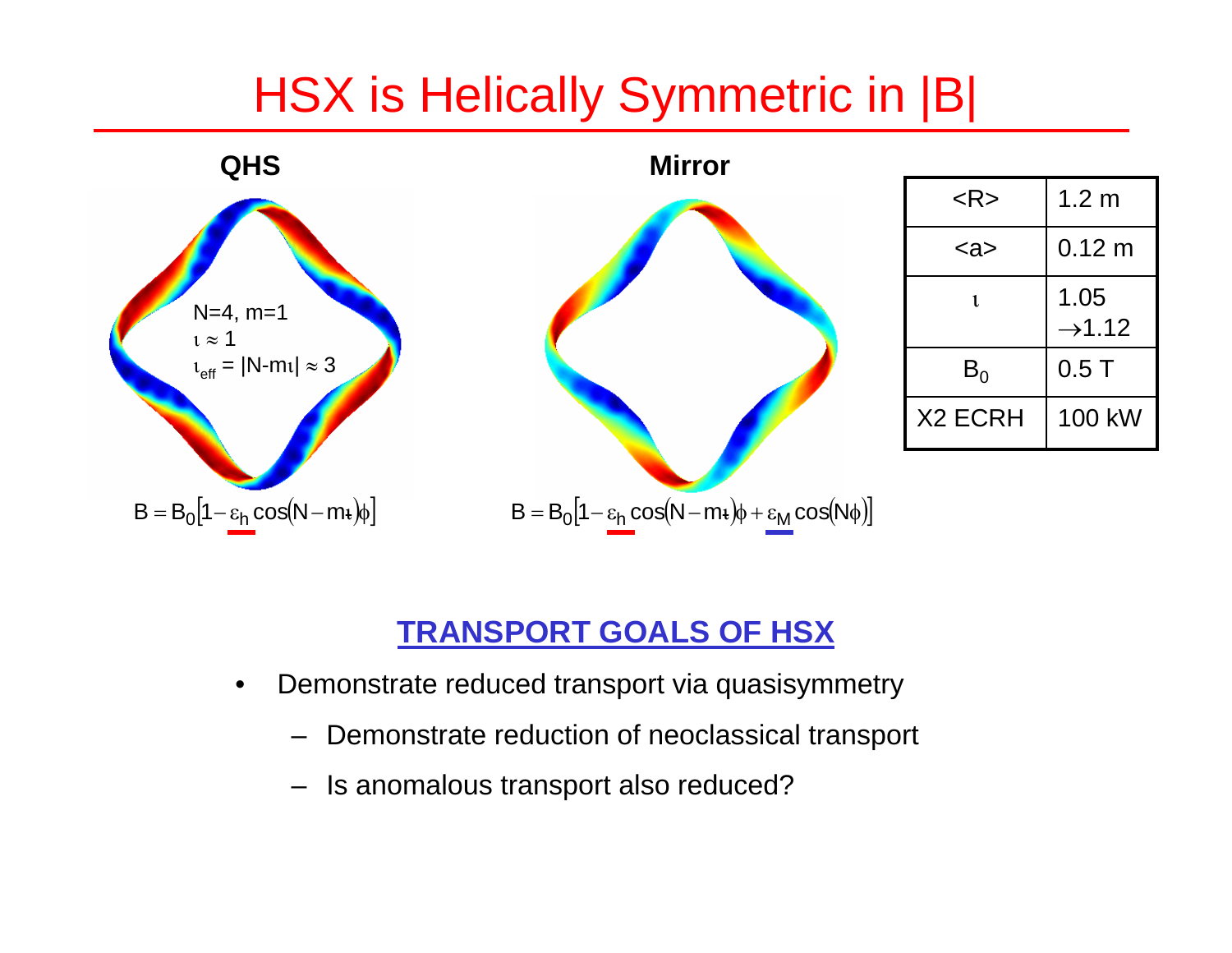## Reduction of Core Neoclassical Transport is Observed with Quasisymmetry

•B=0.5 T,  $P_{ini}$  = 50 kW

**This Talk**

- •Central electron temperature is ~200 eV hotter with same absorbed power
- •Anomalous transport is significant in both configurations  $\rightarrow$  similar at the edge



 $\rightarrow$  Investigate turbulence characteristics in both QHS & Mirror

 $\rightarrow$  Compare to linear instability estimates

 $\rightarrow$  Test theory based TEM transport model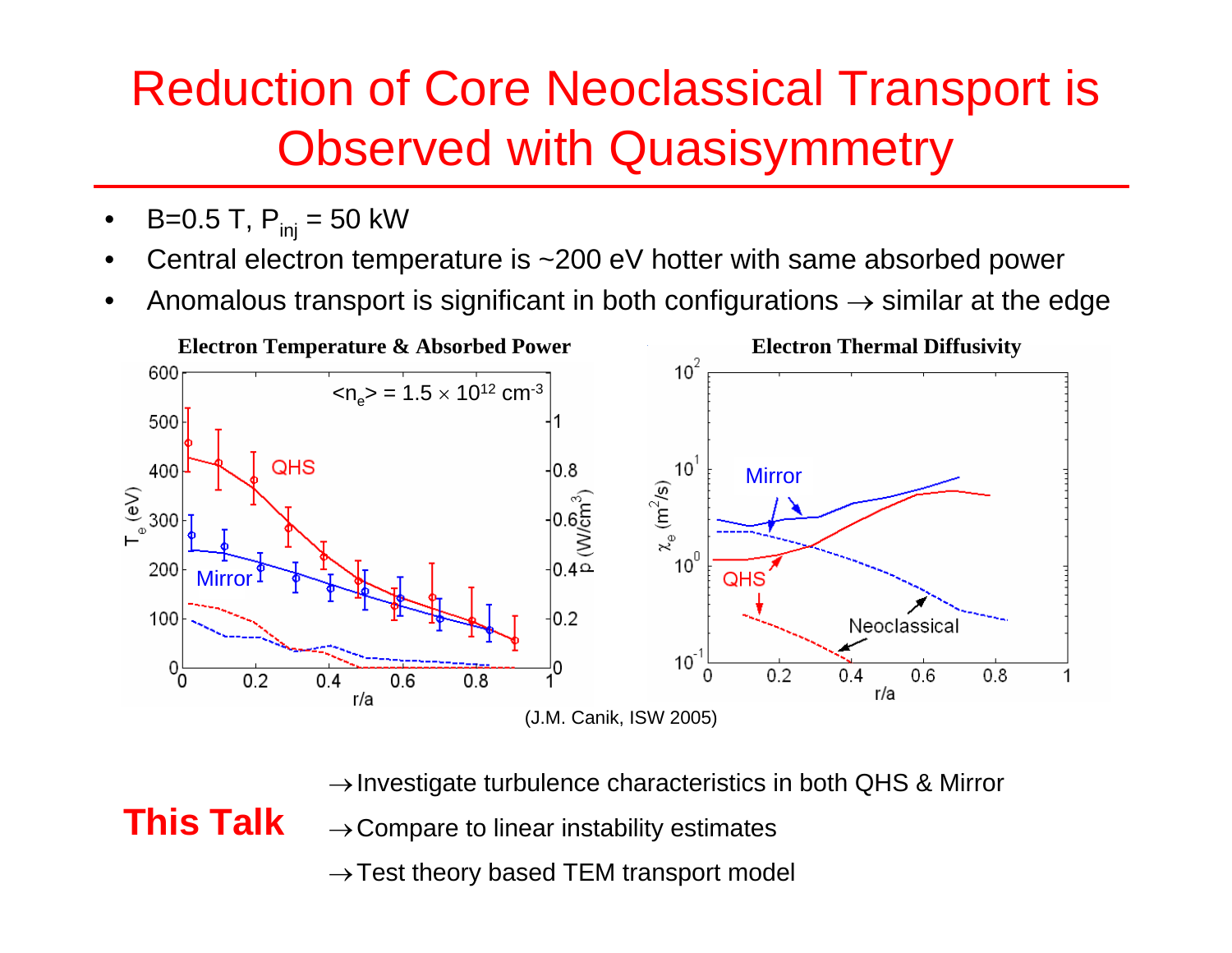## Langmuir Probes Used for Edge Measurements

- • Two probe configurations for measuring turbulence characteristics
	- 4 pin probe to measure wavenumber, cross-phase, transport, radial electric field
	- 16 pin probe to measure 2D correlation functions



•Following turbulence data acquired at same injected power (50 kW)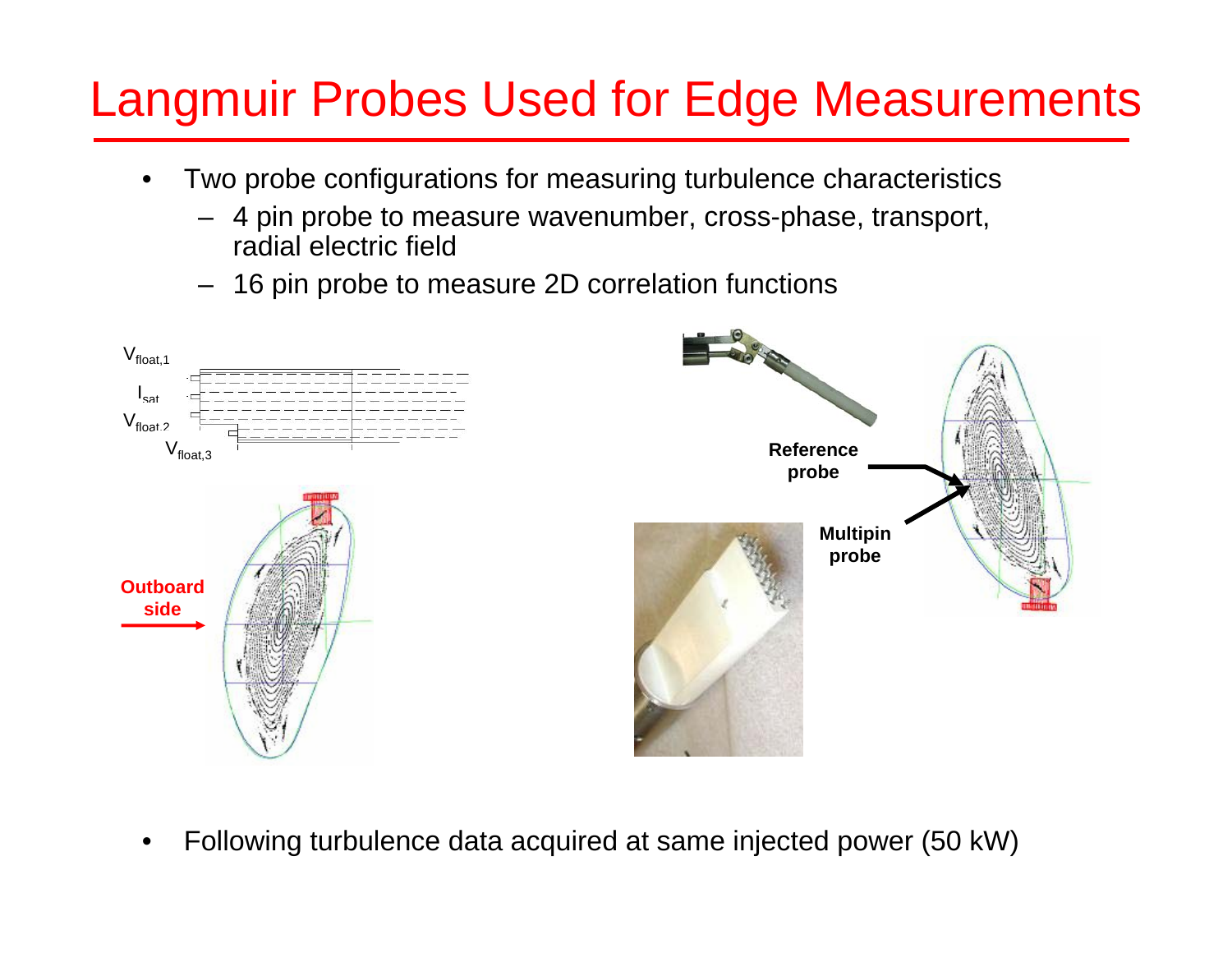## Fluctuation Levels are Similar in QHS & Mirror Edge Plasmas



•Fluctuation levels fall within standard mixing-length estimates

$$
\frac{\widetilde{I}_{sat}}{\langle I_{sat}\rangle} \sim 3 - 10 \frac{\rho_s}{L_n}
$$

•Normalized potential and density fluctuations are similar

$$
\left|\frac{\widetilde{\varphi}}{T_e}\right| \sim \left|\frac{\widetilde{n}}{n_o}\right|
$$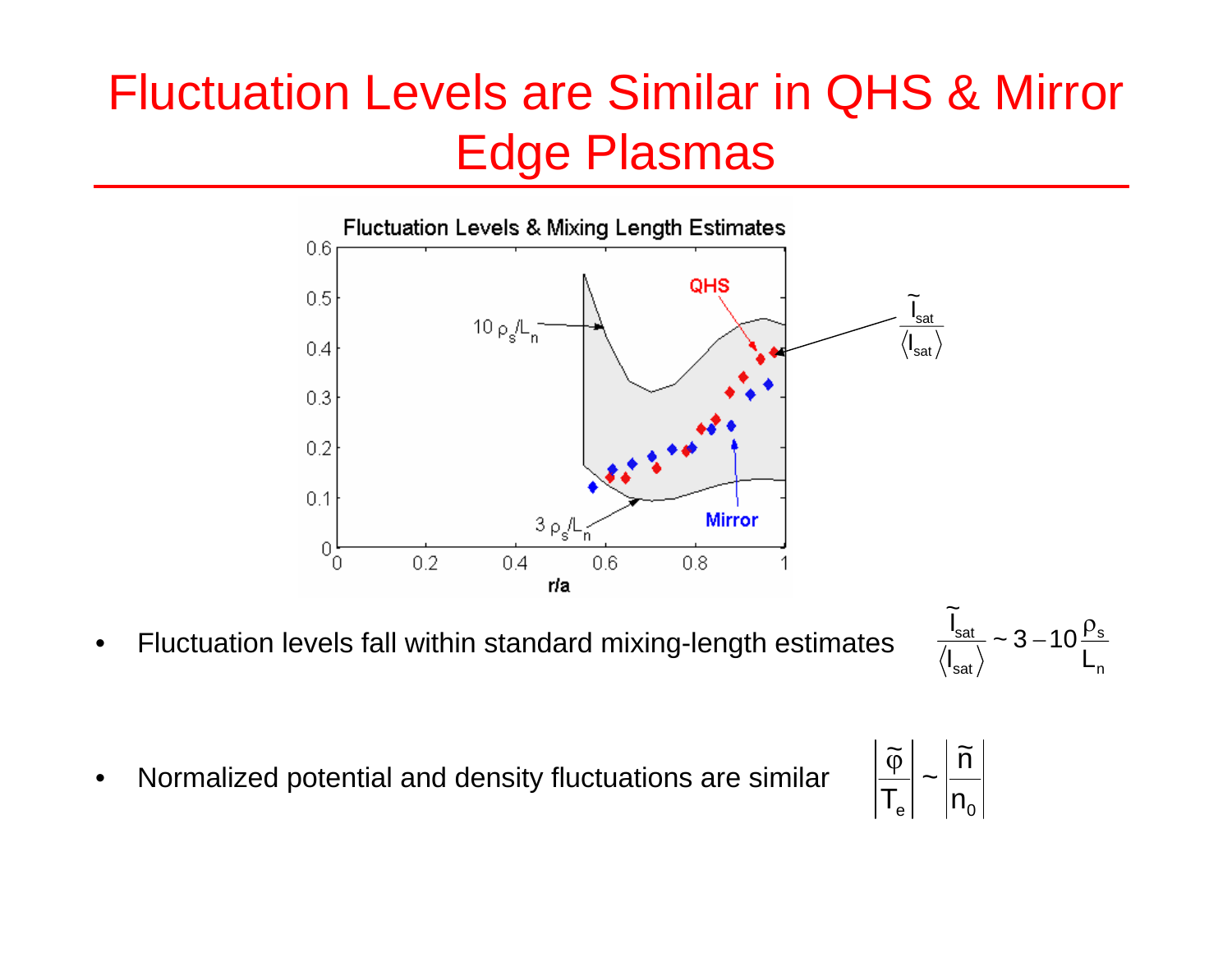# Correlation Lengths and Times are Similar in QHS and Mirror Edge Plasmas

- •2D correlation functions are ~ isotropic
- • $L_r \approx < k_0$ ><sup>-1</sup> and decreases with density (decreasing edge temperature)
- •Some evidence for  $<\!\!{\sf k}_\perp\!\!>_ {\sf P}_\rm s$  ~ const  $(≈0.15)$



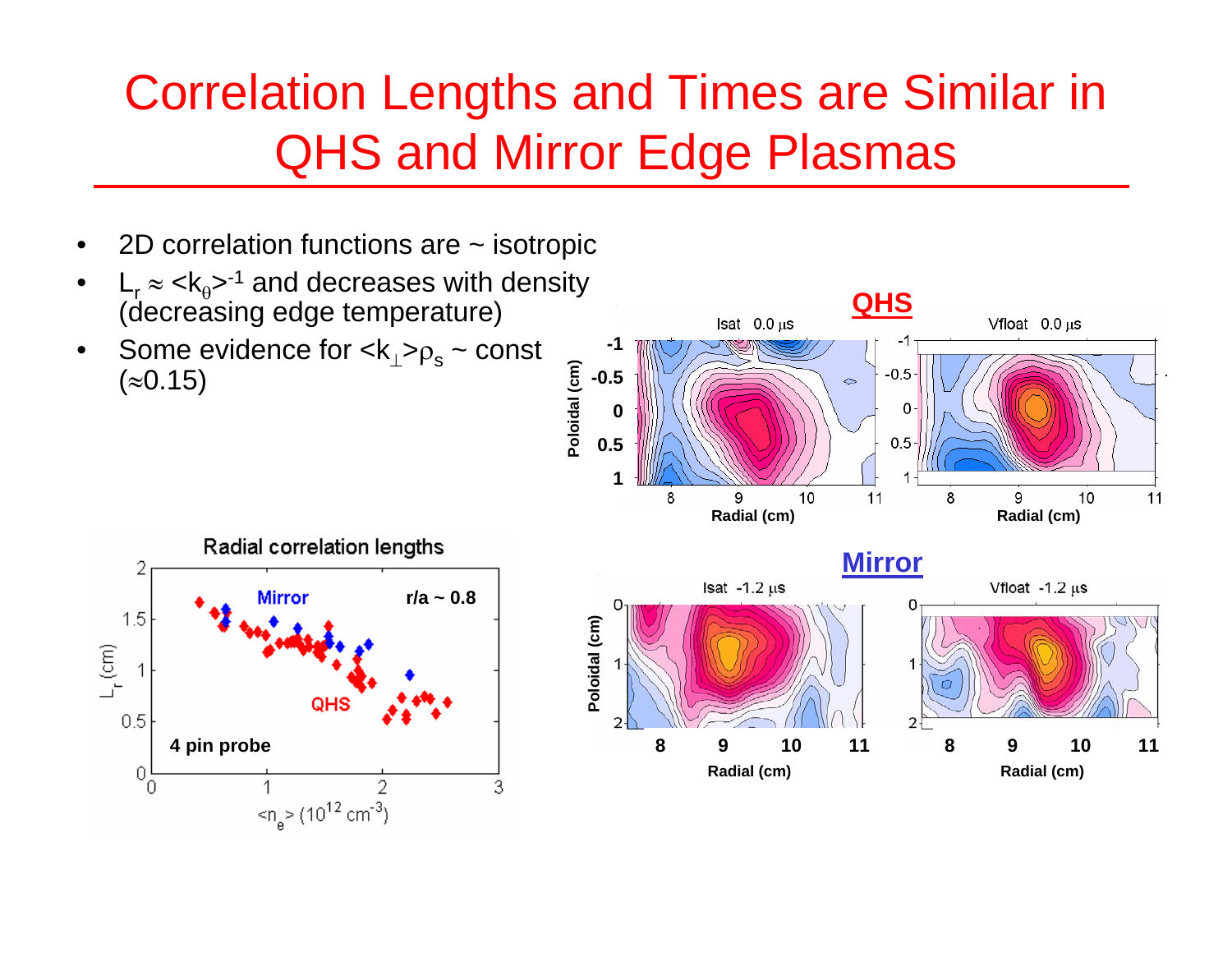#### Measured Phase Velocities are in the Ion Diamagnetic Direction

•Mode velocity (V $_{\mathrm{phase}}$  - V $_{\mathrm{E} \times \mathrm{B}}$ ) in ion diamagnetic direction with E $\times$ B velocity calculated from f $\mathsf{loating}$  potential profile  $(\mathsf{E}_\mathsf{r} = \text{-}\nabla \Phi_\mathsf{f})$ 



r/a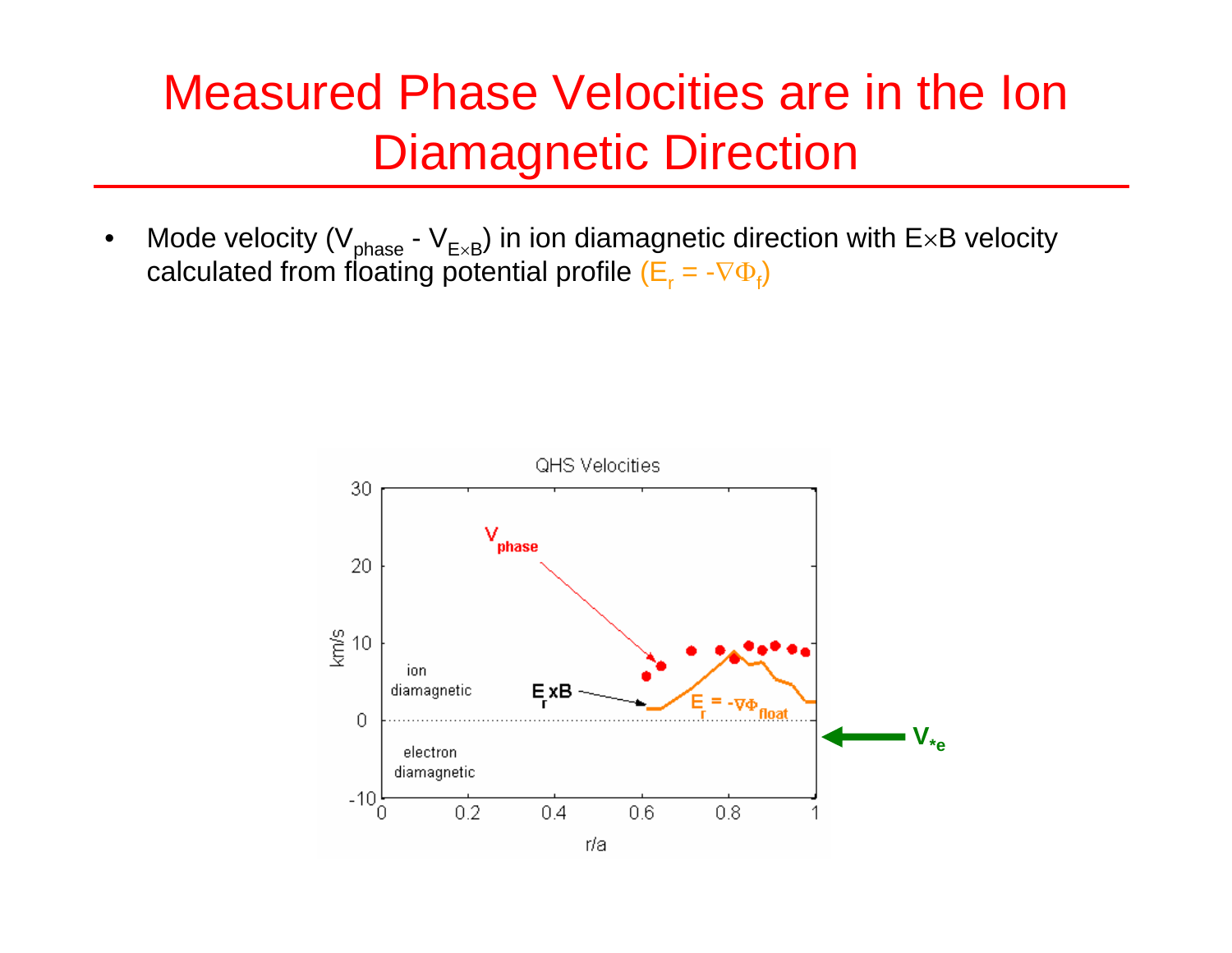#### Mode Velocities are in the Electron Diamagnetic **Direction**

- •Mode velocity (V $_{\mathrm{phase}}$  - V $_{\mathrm{E} \times \mathrm{B}}$ ) in ion diamagnetic direction with E $\times$ B velocity calculated from f $\mathsf{loating}$  potential profile  $(\mathsf{E}_\mathsf{r} = \text{-}\nabla \Phi_\mathsf{f})$
- •If an estimated  $\nabla T_e$  accounted for ( $E_r = -\nabla \Phi_p = -\nabla \Phi_f - 3\nabla T_e$ ), mode velocity in electron diamagnetic direction

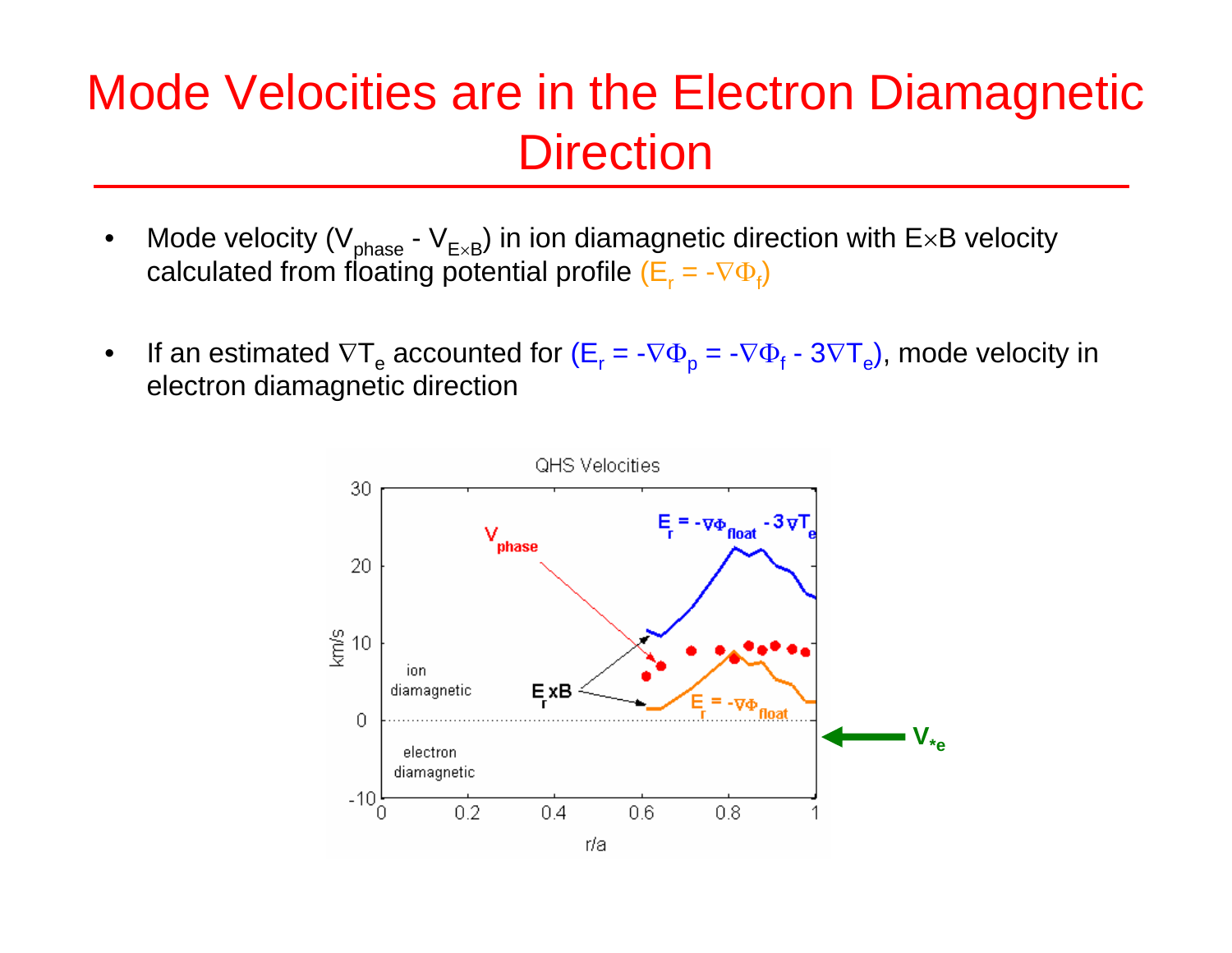## Profile of Turbulent Particle Flux is Different than Neutral Modeling

- •Particle flux found from  $\mathsf{H}_\alpha$ Particle flux found from  $\mathsf{H}_\alpha$  measurements and 3D DEGAS neutral gas<br>modeling
- •Measured turbulent flux ( $\Gamma = \tilde{n} \tilde{\Phi} k_y \sin(\alpha_{n\varphi})/B$ ) similar in magnitude (~10<sup>15</sup> cm<sup>-2</sup>s<sup>-1</sup>)<br>but profile shape different – common with probe measurements  $\Gamma= \widetilde{\mathsf{n}}\Phi\mathsf{k}_\mathsf{y}$  sin $(\alpha_{\mathsf{n}\mathsf{\phi}})$

![](_page_8_Figure_3.jpeg)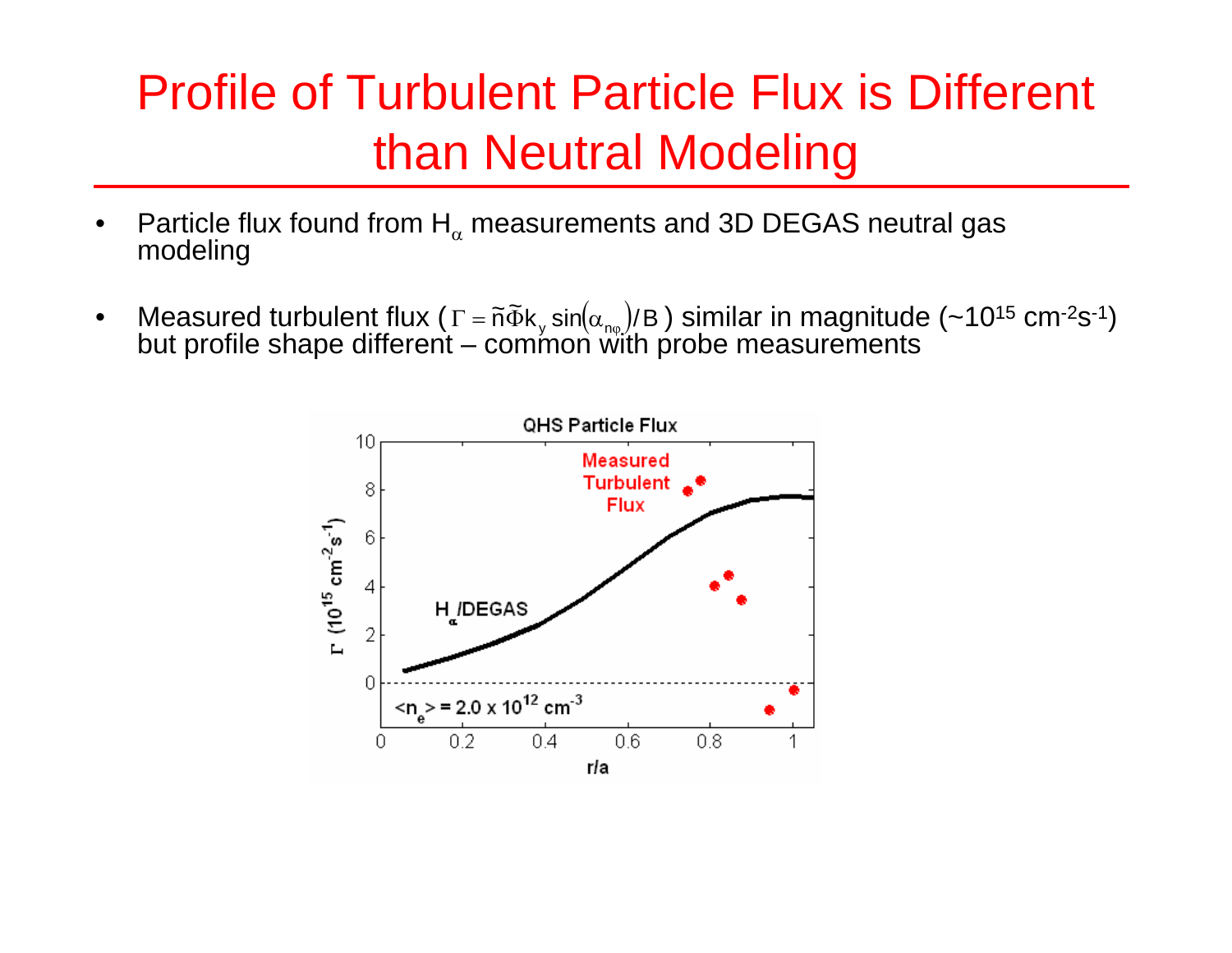# Measured Turbulent Particle Transport is Inward at Low Density for Both QHS & Mirror

• Measured turbulent driven flux reverses direction at low density owing to relative sign change in k<sub>y</sub>- $\alpha_{\sf n\phi}$ 

![](_page_9_Figure_2.jpeg)

- • Possible sources of measurement error
	- Neglect of  $\mathsf{T}_{\mathrm{e}}$  fluctuations
	- –Physical perturbation of probe
	- Suprathermal electrons
- •Is the measured turbulent flux asymmetric on a flux surface?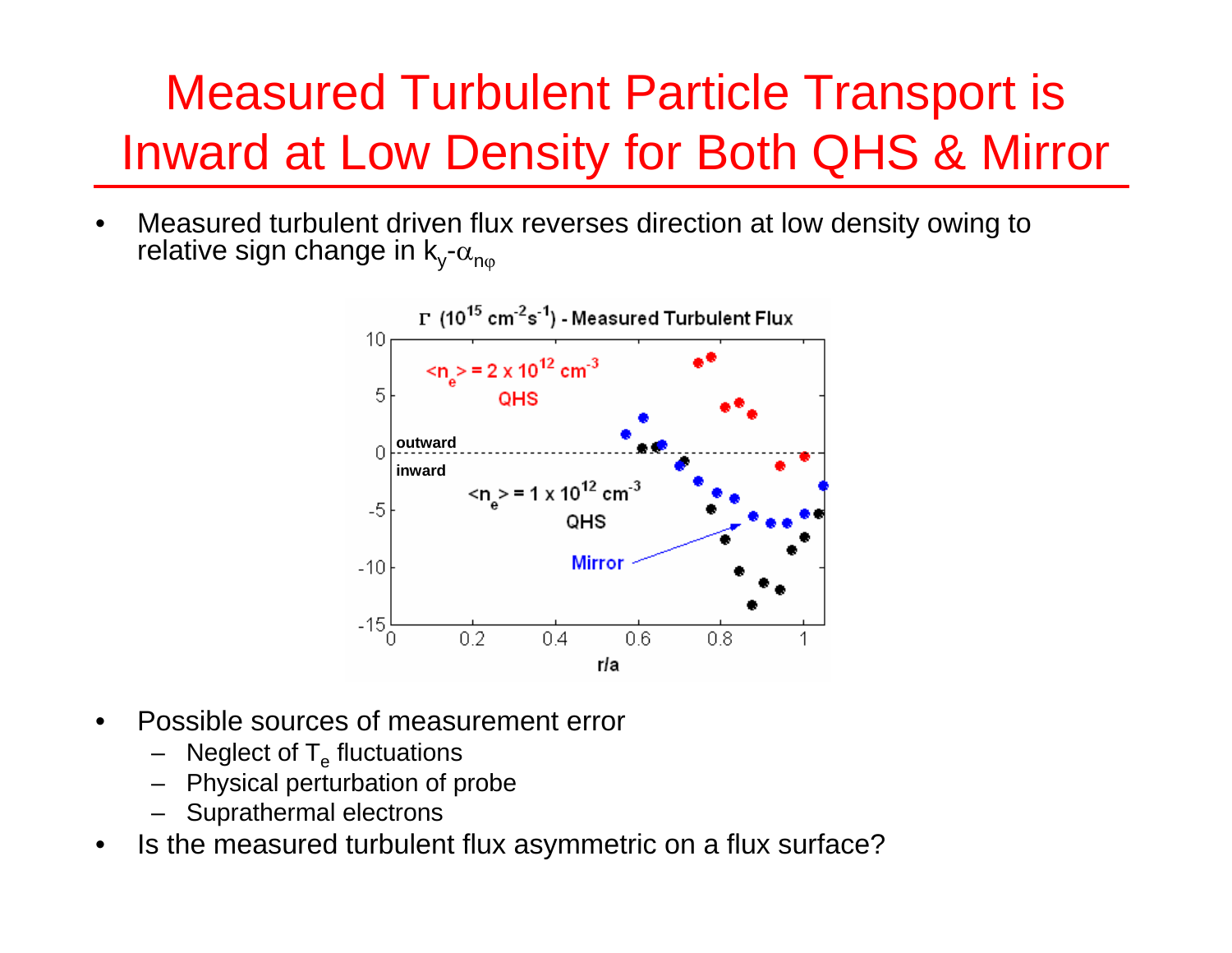#### Measured Transport is Inward Directed at a Separate Location

![](_page_10_Figure_1.jpeg)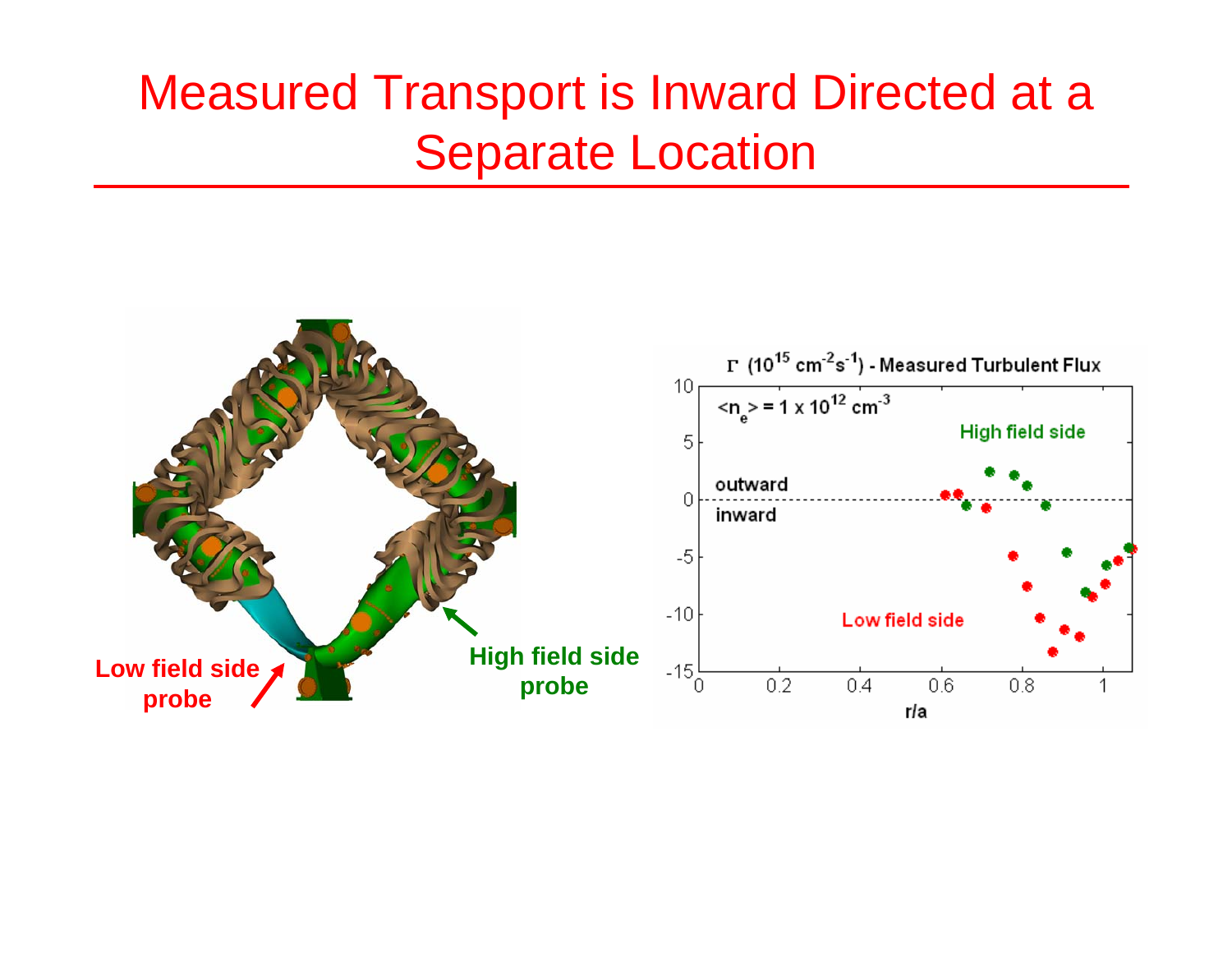#### Measured E×B Rates are Larger at Lower Density When Inward Transport is Measured

- • Inward edge transport measured in CHS and H-1 with significant  $\mathsf{E}_{\mathsf{r}}$  shear  $\omega_\mathsf{E}$  >  $\mathsf{V}_{\mathsf{phase}}\!/\mathsf{L}_{\mathsf{r}}$  (Shats, 2000)
- • Floating potential profiles change significantly with density

![](_page_11_Figure_3.jpeg)

Γ out Γ in

| $< n_e$<br>$(10^{12}$ cm <sup>-3</sup> ) | 2.0 | 1.0 |
|------------------------------------------|-----|-----|
| $\omega_{E}$<br>$(10^5 s^{-1})$          | 3   | 5   |
| $\rm V_{phase}/L_r$<br>$(10^5 s^{-1})$   | 8   | 5   |

![](_page_11_Figure_6.jpeg)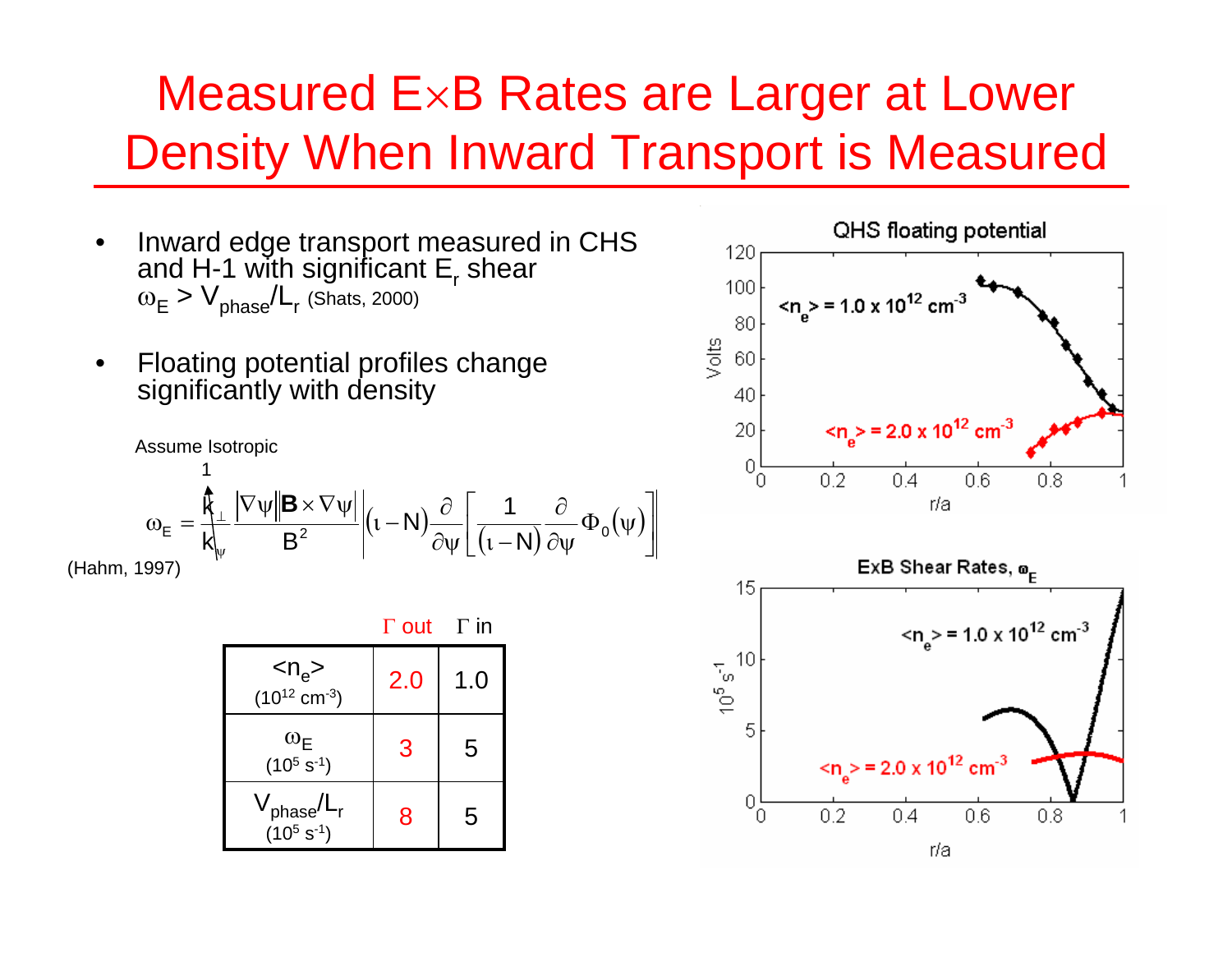## Geometry Approximations Required for Linear Stability Estimates

- • 3D stability calculations find most unstable eigenmodes (ITG/TEM) ballooning in the low field, bad curvature region in HSX (Rewoldt 2005; Rafiq 2006)
- • Dominant particle trapping comes from helical ripple, ε<sub>Η</sub> (0.14 at r/a=1)
- •Reduced connection length,  $L_c = q_{eff}R = R/|N-m_l|$  $\approx$  R/3, leads to very low collisionality electrons across the minor radius  $\rightarrow$  TEM

$$
v_{*e} = \frac{v_e / \epsilon_H}{\epsilon_H^{1/2} \frac{v_{T_e}}{q_{eff} R}} \leq 0.1
$$

- • Normal curvature rotates helically, with bad curvature following the location of low field strength
- • $\kappa_{\mathsf{N},\mathsf{max}}\thicksim$  1/45 cm<sup>-1</sup>  $\neq$  1/R  $\;$  (R=120 cm)
- •To account for toroidal drifts in drift wave models.  $\mathsf{R}/\mathsf{L}_\mathsf{n} \to 45\mathsf{L}_\mathsf{n}$

![](_page_12_Figure_8.jpeg)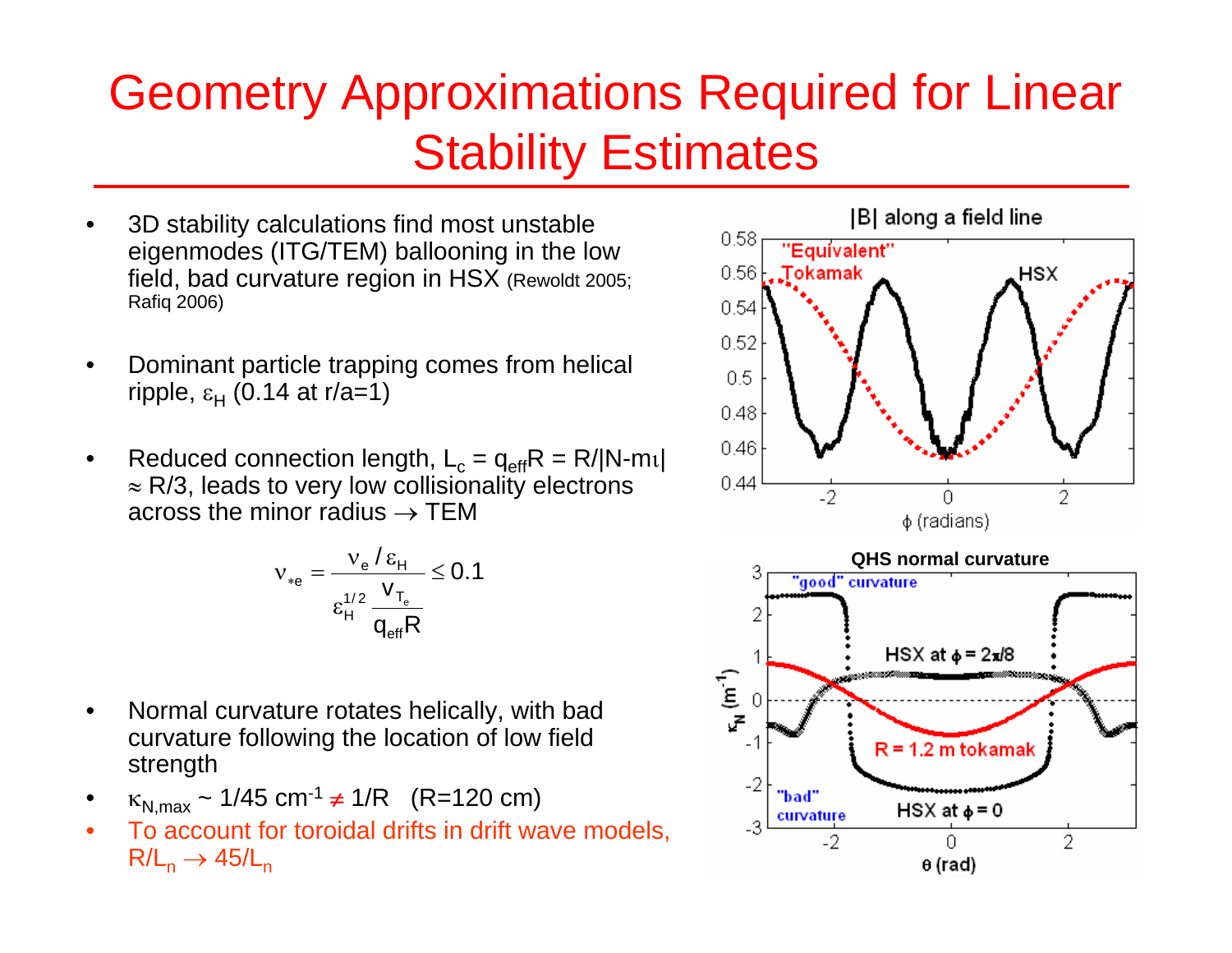#### n-φ Cross Phase Similar to Linear Drift Wave Prediction

- • Linear stability estimates with geometry approximations
	- –Electron drift wave stability (trapped electron mode, TEM)

![](_page_13_Figure_3.jpeg)

**TEM** (Kadomtsev & Pogutse, 1971; Horton, 1976) dominant DW instability ( ${\rm v_*}_{{\rm e}}$  ~ 0.1 out to edge)

$$
\frac{\widetilde{n}_\mathrm{e}}{n} \approx \frac{\widetilde{\phi}}{T_\mathrm{e}}\Bigg(1 - f_t\Bigg\langle\frac{\omega - \omega_\mathrm{*e}\big(E\,/\,T_\mathrm{e} - 3/2\big)}{\omega - \omega_\mathrm{De} + iv_\mathrm{eff}}\Bigg\rangle\Bigg)
$$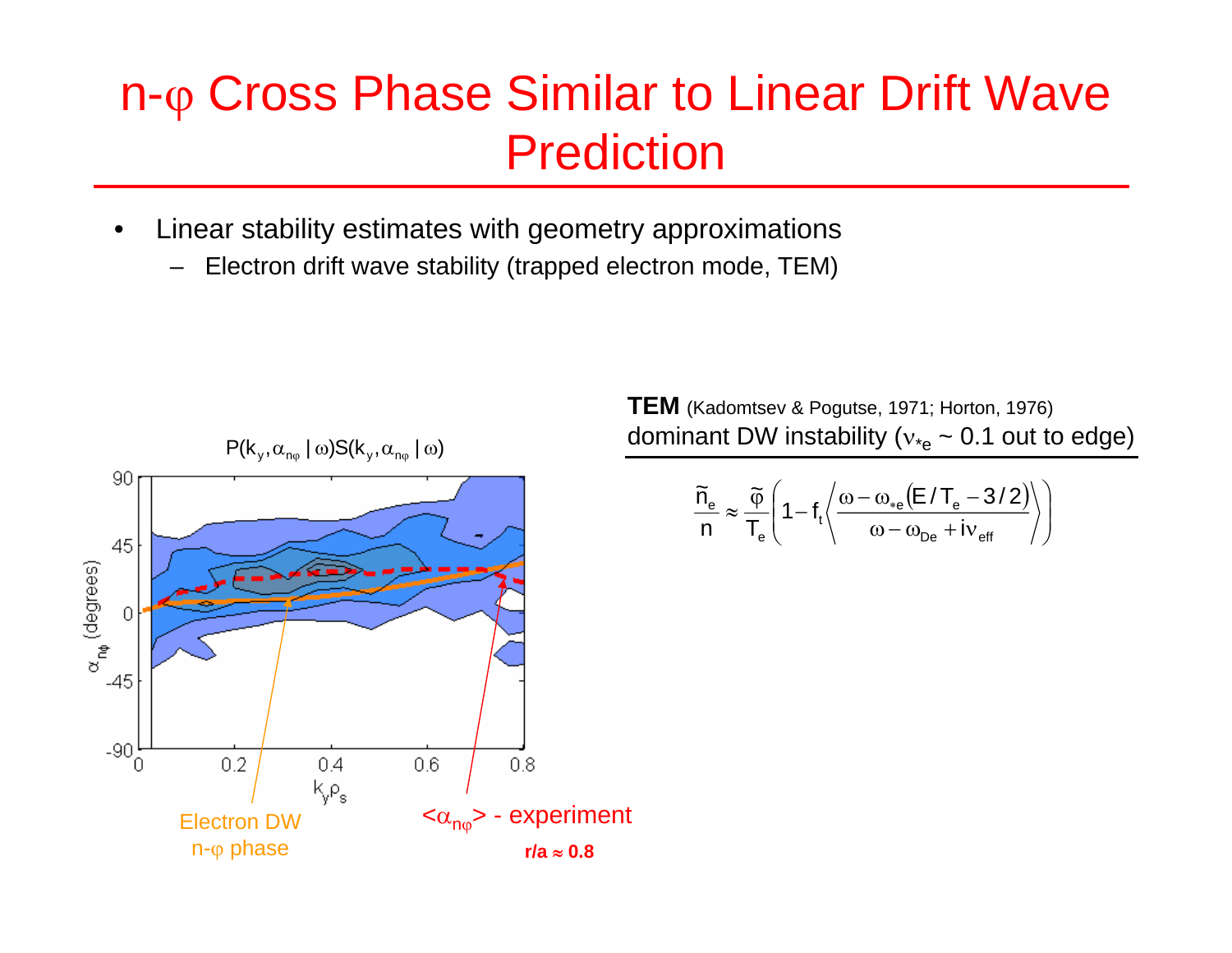#### n-φ Cross Phase Similar to Linear Drift Wave Prediction

- • Linear stability estimates with geometry approximations
	- Electron drift wave stability (trapped electron mode, TEM)
	- –Resistive ballooning mode (RBM)

![](_page_14_Figure_4.jpeg)

**TEM** (Kadomtsev & Pogutse, 1971; Horton, 1976) dominant DW instability ( ${\rm v_*}_{{\rm e}}$  ~ 0.1 out to edge)

$$
\frac{\widetilde{n}_\mathrm{e}}{n} \approx \frac{\widetilde{\phi}}{T_\mathrm{e}}\Bigg(1 - f_\mathrm{t}\Bigg\langle\frac{\omega - \omega_\mathrm{*e}\big(E\,/\,T_\mathrm{e} - 3\,/\,2\big)}{\omega - \omega_\mathrm{De} + i v_\mathrm{eff}}\Bigg\rangle\Bigg)
$$

**RBM** (Carreras, Diamond et al., 1983; Callen, 2005) estimate using *local* shear and curvature

$$
\omega\big(\omega + \tau\omega_{*ep}\big)\big(\omega - \omega_{*ep}\big) + i\nu_{\eta}\omega_{A}^{2}(D_{1}^{\ell})^{2} = 0
$$

$$
D_{1}^{\ell} = \frac{(L_{s}^{\ell})^{2}\beta}{R_{c}^{\ell}L_{P}}
$$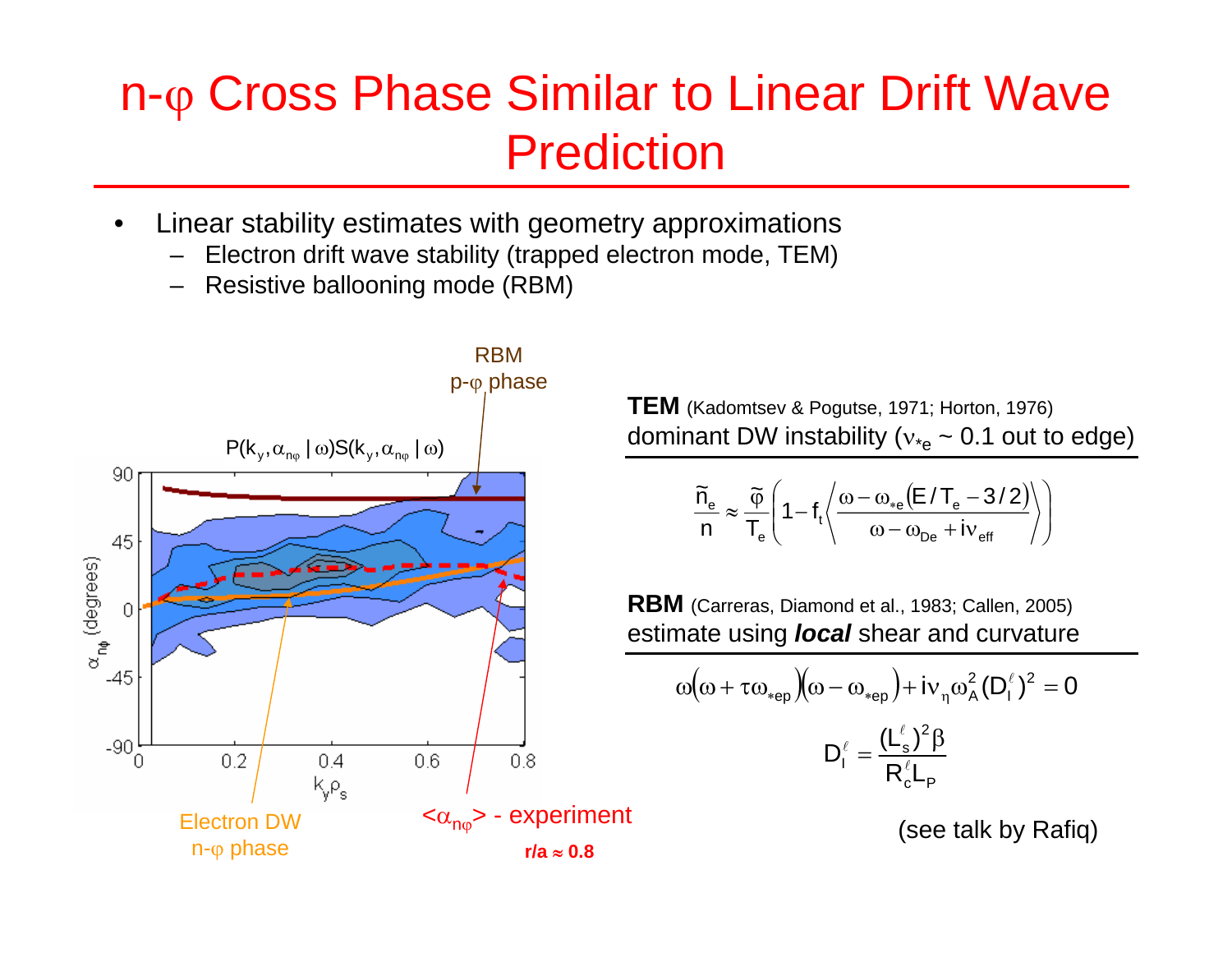## Experimental Growth Rates are Determined Using Bispectral Analysis

- • Experimental growth rates determined from bispectral analysis & single field model equation (Kim et al., 1996)
- •QHS & Mirror inferred growth rates are the same
- •Region of damping where spectra peak

![](_page_15_Figure_4.jpeg)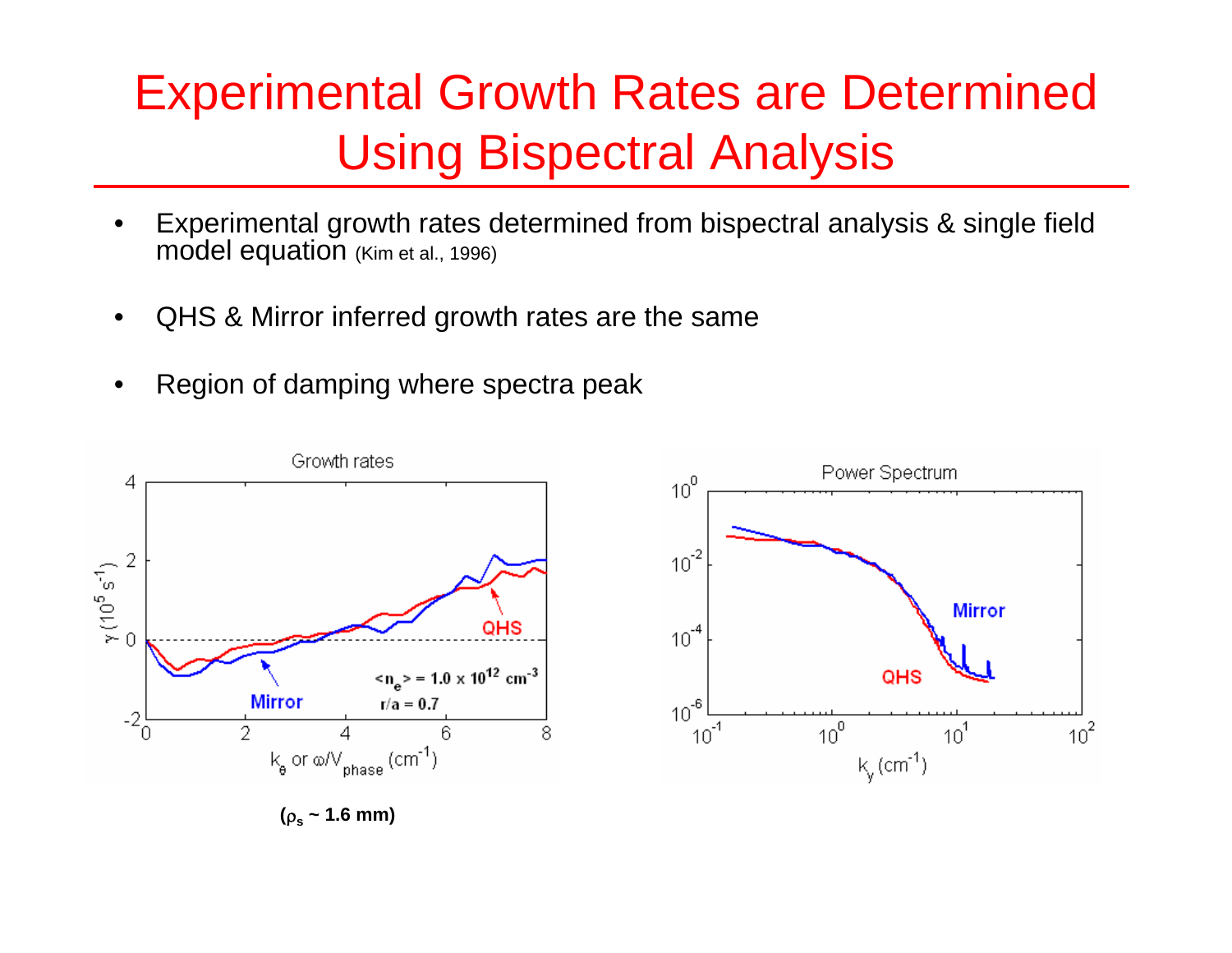#### Experimentally Inferred Growth Rates are Comparable to TEM Growth Rates

- • Experimental growth rates determined from bispectral analysis & single field model equation (Kim et al., 1996)
- •QHS & Mirror inferred growth rates are the same

Dashed line is a schematicapproximation of  $\mu_{\perp}$ ,  $\mathsf{D}_{\perp}$  effects

![](_page_16_Figure_4.jpeg)

![](_page_16_Figure_5.jpeg)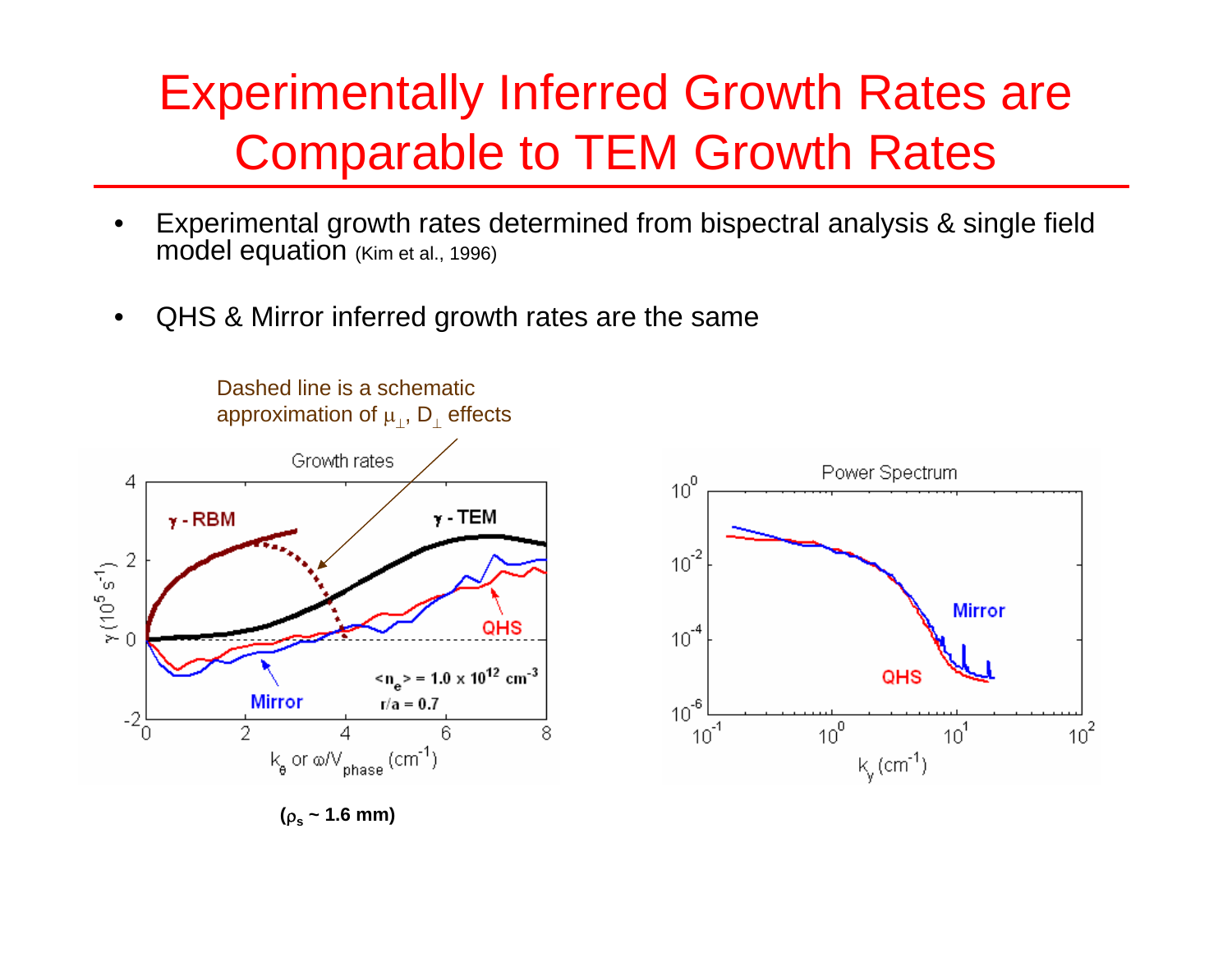# Summary of Turbulence Measurements

- • Edge turbulence measurements in both QHS and Mirror configurations at the same injected power are very similar
	- Fluctuation levels
	- Correlation lengths
	- Transport
- • Turbulent fluxes are large enough to account for anomalously large transport, but directed inward at low density
- • Cross phases and inferred growth rates are similar to TEM (linear) predictions

#### **Can theory based TEM transport models reasonably predict anomalously large transport in ECRH plasmas in HSX?**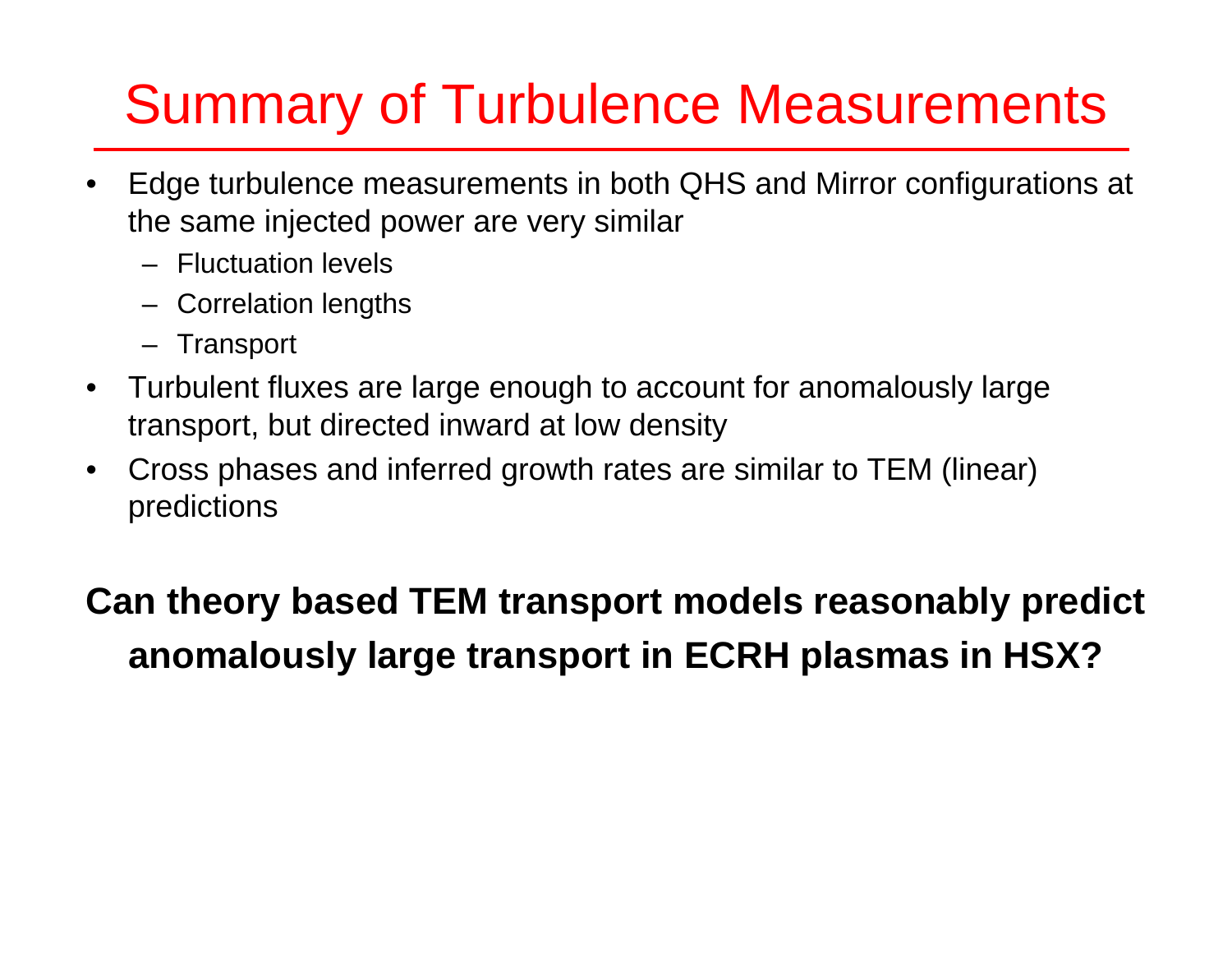# Predictive Simulations of n<sub>e</sub>, T<sub>e</sub>, T<sub>i</sub>

- • Electron energy source from ECRH
	- –Total absorbed power from measurements
	- Profile from ray tracing
- • Particle source from gas puff and recycling
	- Profile based on 3D neutral gas simulations
	- Magnitude allowed to adjust in simulation to match  $<$ n $_{\rm e}>_{\rm sim}$  to  $<$ n $_{\rm e}>_{\rm exp}$
- •Collisional coupling to ions (T<sub>i</sub> ~ 15-30 eV)
- •Ion energy sink from i-n charge exchange
- •Radiation neglected
- •Transport coefficients are modeled as sum of neoclassical and anomalous,  $\chi$  =  $\chi_\mathsf{e, NC}$  +  $\chi_\mathsf{e, an}$
- •Neoclassical from fit to Monte Carlo mono-energetic diffusion coefficients (Talmadge et al, 2004)
- •Anomalous from Weiland ITG/TEM model (Nordman et al., 1990)
- •Updating ambipolar E<sub>r</sub> every 50 μs (τ $_{\rm E}$  ~ 1 ms)
- •Boundary conditions taken from experiment
- •Integrated with Matlab PDE solver
- •*No free fit parameters have been used*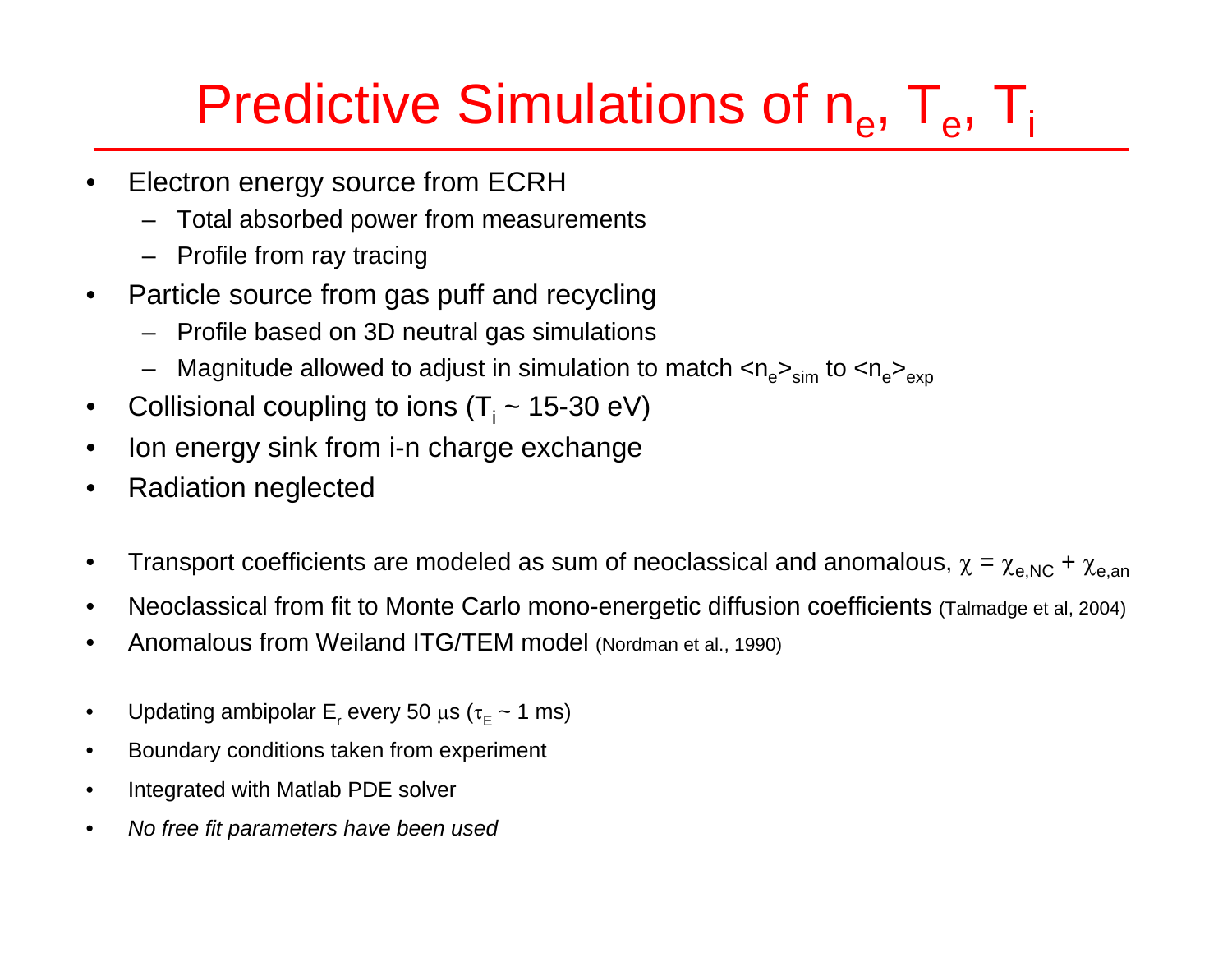# Theory Based Weiland ITG/TEM Model

- •Axisymmetric fluid model for both toroidal ITG and TEM instabilities
- •Simplest version includes single ion species, trapped electrons

$$
[\chi_e, \chi_i, D, \omega_r, \gamma] = F\left(\frac{R}{L_{Te}}, \frac{R}{L_{Ti}}, \frac{R}{L_n}, \frac{T_i}{T_e}, f_t, k_{\perp} \rho_s\right)
$$

• With geometry approximation, provides reasonable comparison to 3D gyrokinetic FULL code calculations in scaled HSX (Rewoldt et al., 2005)

![](_page_19_Figure_5.jpeg)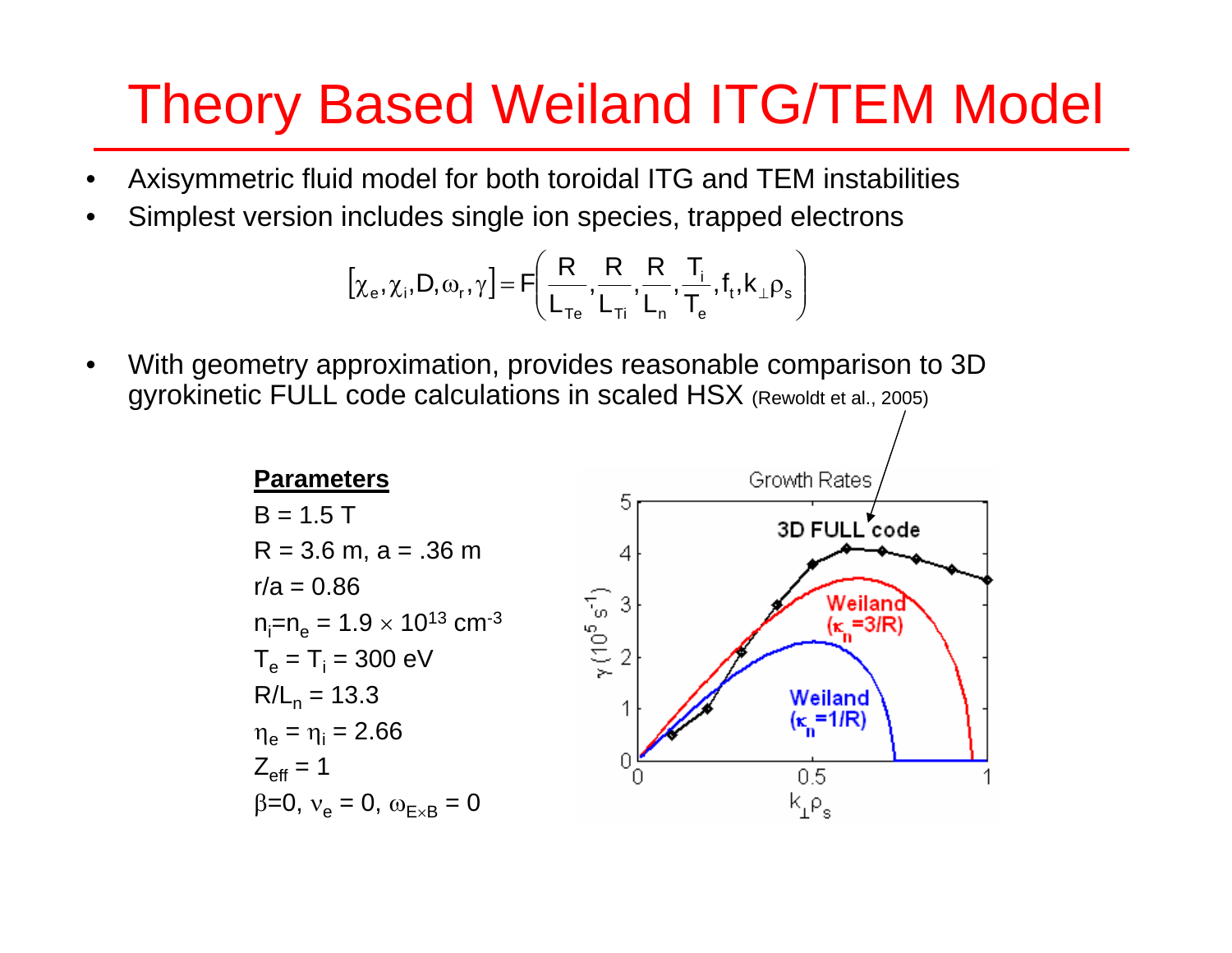# Weiland ITG/TEM Model Predicts Central n<sub>e</sub> and  $\mathsf{T}_{\mathrm{e}}$  in QHS Plasmas

![](_page_20_Figure_1.jpeg)

- • Predicted TEM instability decreases towards edge
- $\rightarrow$  Also including resistive ballooning mode contribution, as used in the Multi Mode Model (Bateman et al, 1998)

![](_page_20_Figure_4.jpeg)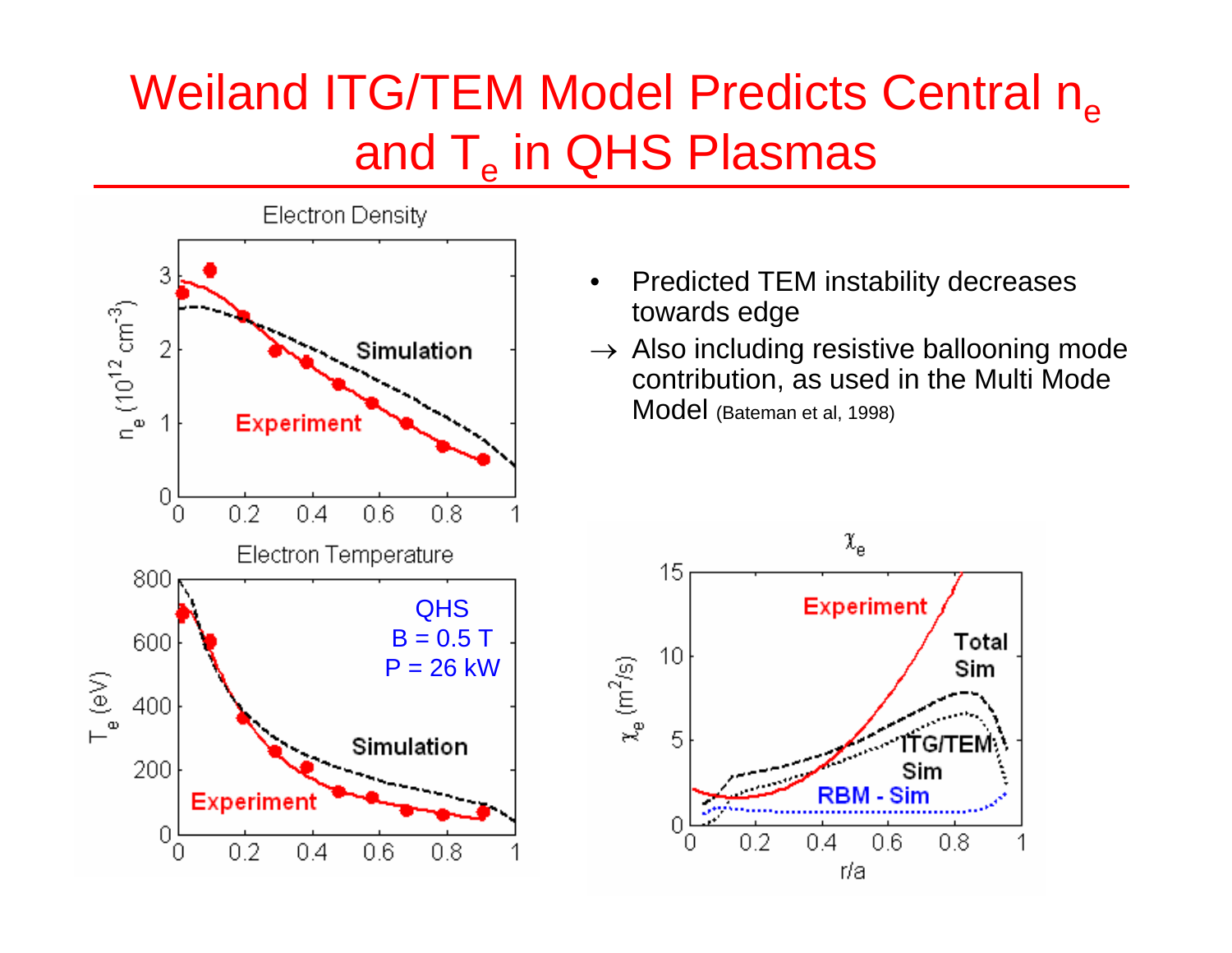# Weiland Model Reasonably Predicts Profiles in Mirror Plasmas

![](_page_21_Figure_1.jpeg)

- •Using the same anomalous model
- • Predictive modeling captures the central hollowing of the density profile
- • Inverse density gradient stabilizes TEM in the core

![](_page_21_Figure_5.jpeg)